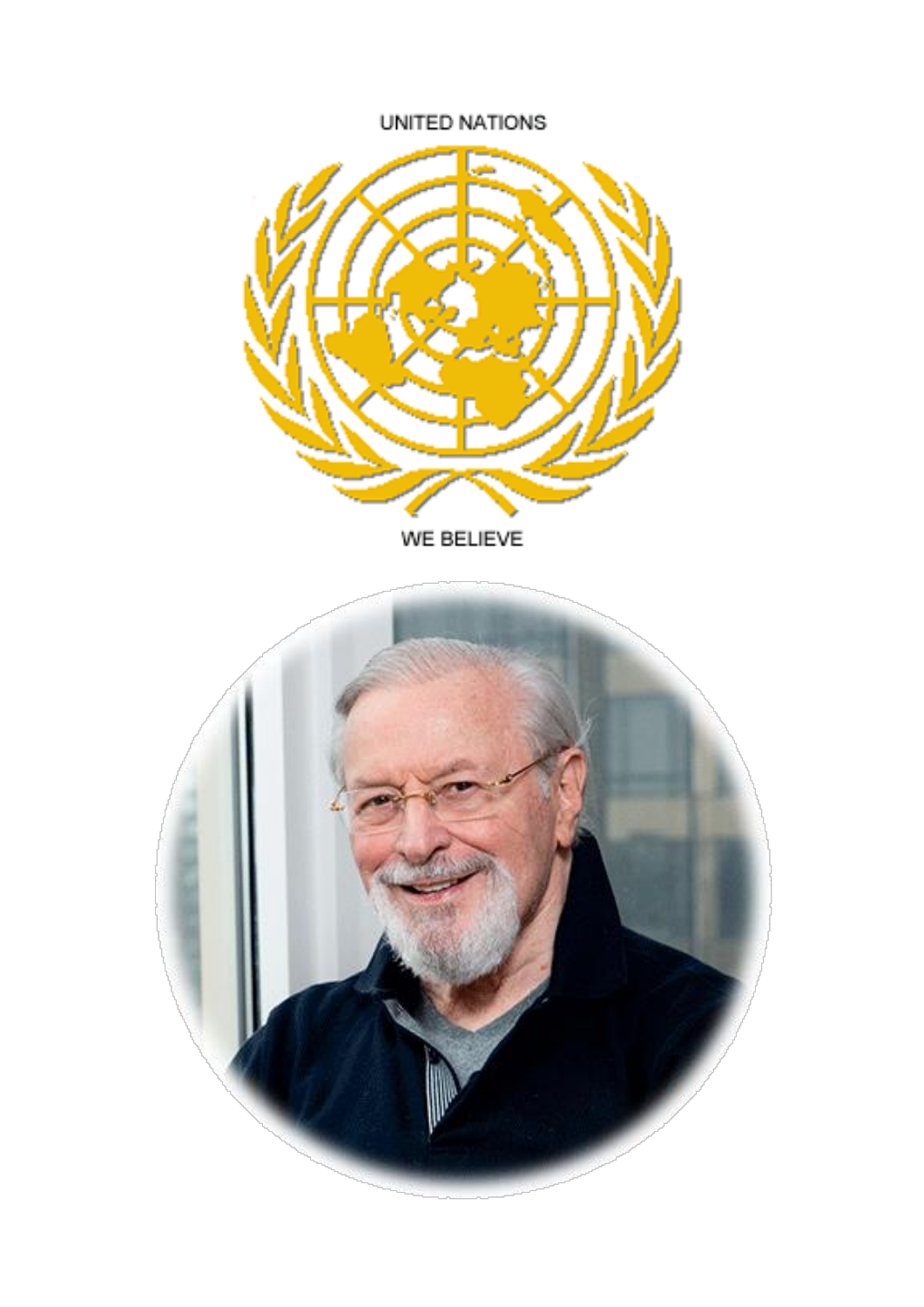



#### THE SECRETARY-GENERAL

## **MESSAGE TO THE**

## **UNITED NATIONS/RANAN LURIE POLITICAL CARTOON AWARDS**

New York, 1 December 2011

By bringing together distinguished individuals from the worlds of diplomacy and culture, this gathering expresses the spirit of political cartoons, which bridge both realms.

I thank the judges who have brought their collective wisdom and experience to the complex process of evaluating cartoons from five different continents.

Above all, I am grateful to the organizers for generating awareness about the United Nations among a wide popular audience.

I offer my warmest congratulations to each of the winners of this year's Awards, and my best wishes to you all.

Ki Mour Ban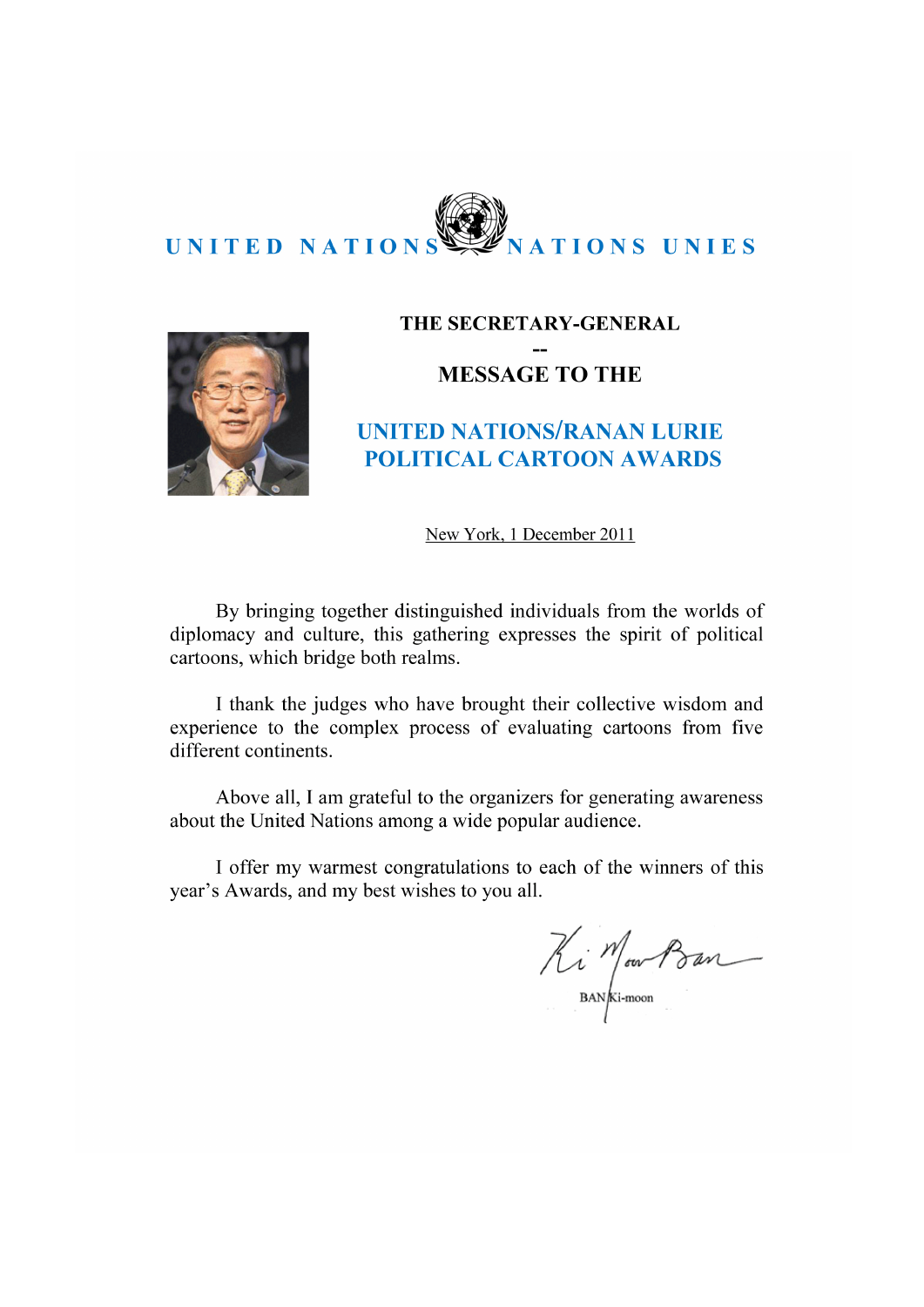

## RULES FOR

#### **THE UNITED NATIONS/RANAN LURIE POLITICAL CARTOON AWARD**

# **for 2014**

## **Award Grants:**

The following provisions govern the granting of

## **THE UNITED NATIONS/RANAN LURIE POLITICAL CARTOON AWARDS**

The names of the winners of our Thirteen (13) prizes will be published on December 15, 2014, on this web site, together with their winning cartoons:

- First prize, of US\$10,000,00 and a plaque.
- Second prize, of US\$5,000.00 and a plaque.
- Third prize, of US\$3,000.00 and a plaque.
- Ten (10) honorable mentions, in the form of plaques, all granted by the

### **THE UNITED NATIONS/RANAN LURIE**

Political Cartoon Awards committee

All winning entries will be announced via the worldwide press and on this website.. All winners' prizes, either financial and/or plaques, will be sent via U.S. registered mail on December 15, 2014, to the winners.

### **Rules for Exhibits:**

1. Entries must be submitted in writing and addressed to

#### **THE UNITED NATIONS/RANAN LURIE POLITICAL CARTOON AWARDS 25 Columbus Circle, Suite 63E New York, NY 10019**

**(No phone or fax calls or Emails, please)**. Entries for awards must be received on or before November 15, 2014, and represent work done from the beginning of September 2013, to the 15th of October 2014, reflecting the importance of human dignity, mutual respect and friendship among nations, as well as economic consideration and environmental responsibilities towards each other. While cartoonists may send in what ever they please, the contest does not encourage maligning member nations or their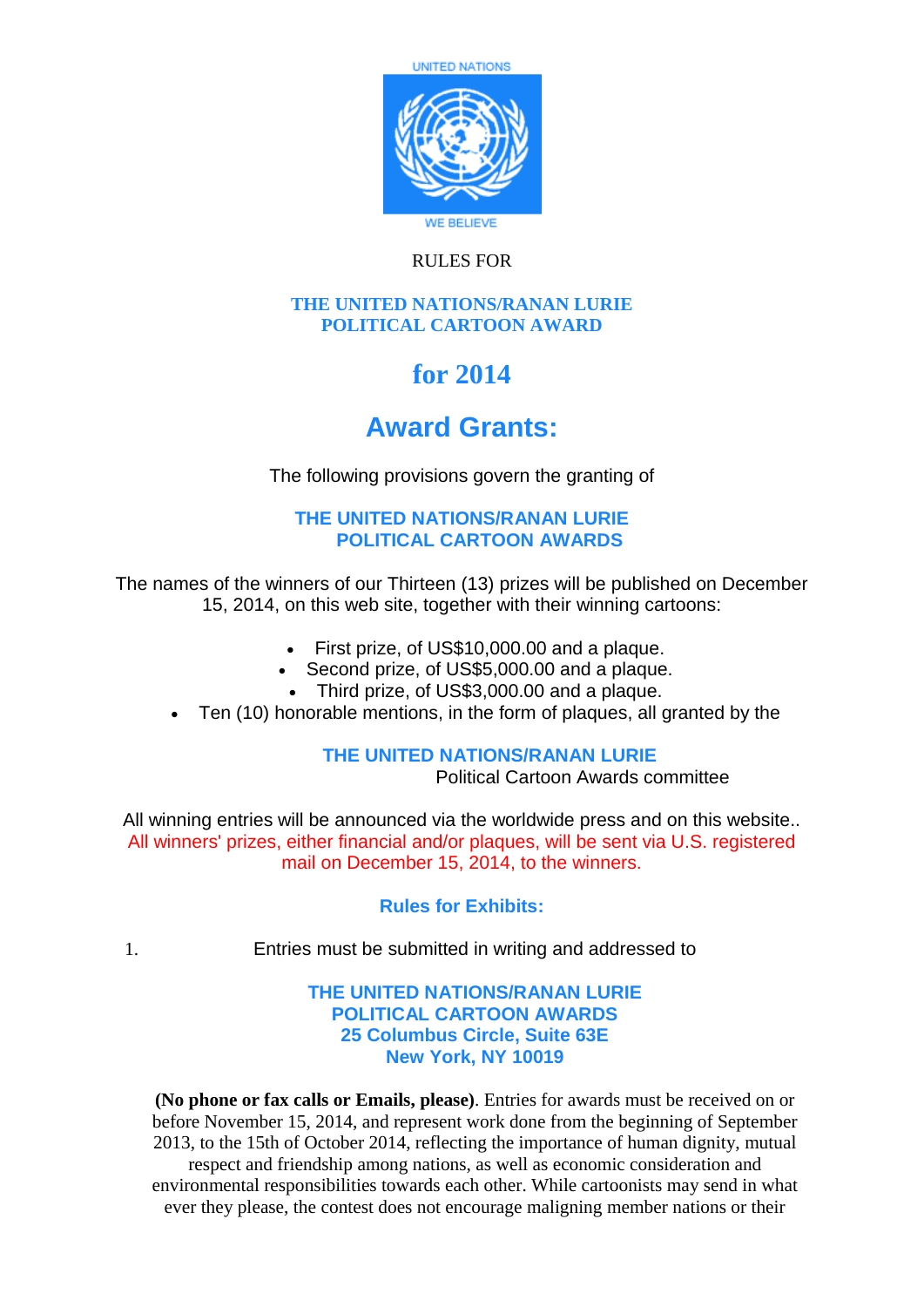leaders.

#### **Winning cartoons will be chosen for their high professional standards in art, political analysis of events, projection of events to come, humor, while also reflecting the spirit and principles of the U.N.**

2. Entries for these awards may be made by any professional individual, and should consist of political cartoons printed in any publication published anywhere, in any language. The entry must consist of **reproductions** only. **The cartoon reproductions** will be accepted only **as published,** with name of publication, language, and date included, **accompanied by a newspaper reprint**, and **translated into English.** Exhibits are limited to two cartoons per person. Reproductions must be presented measuring no larger than 8 1/2 x 11 inches. Envelopes larger than 9 x 13 inches will not be opened.

## **THE COMMITTEE**

requires that every entry conform to the stated limits and size before it can be given any jury consideration. All exhibits should include no more than a 75 word biography, a picture of the entrant, and be in English or translated into English.

3. All materials including prize-winning exhibits become the property of

#### **THE UNITED NATIONS/RANAN LURIE POLITICAL CARTOON AWARDS COMMITTEE**

**and will not be returned**. Again: Only copies (**not originals!**) will be accepted for consideration. All material may be used for promotional purposes, including but not limited to inclusion in special United Nations albums or other albums and exhibits.

4. **The decisions of the judges are final and irrevocable.**